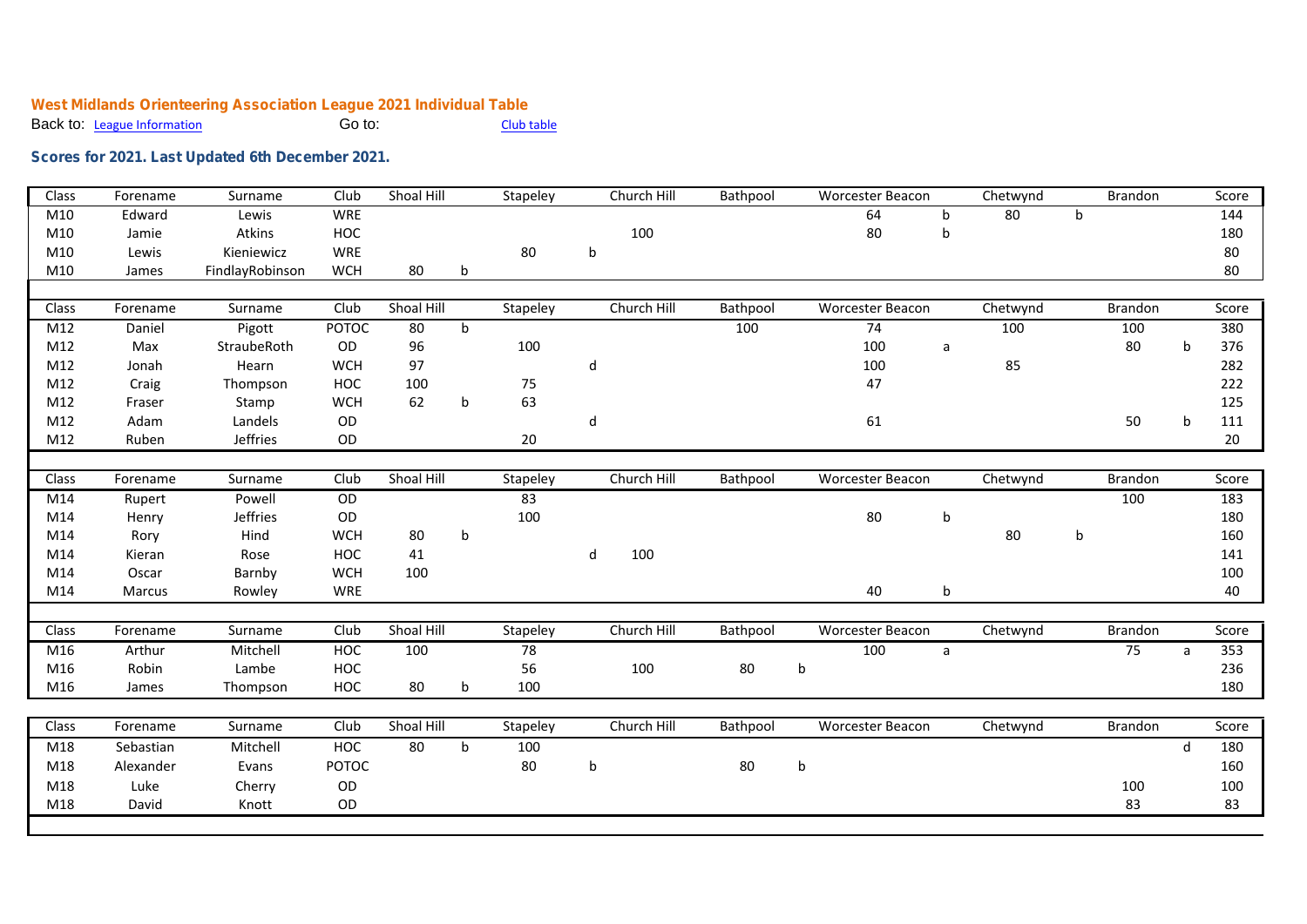| Class           | Forename  | Surname         | Club         | Shoal Hill |   | Stapeley | Church Hill | Bathpool | <b>Worcester Beacon</b> | Chetwynd |             | <b>Brandon</b> | Score   |
|-----------------|-----------|-----------------|--------------|------------|---|----------|-------------|----------|-------------------------|----------|-------------|----------------|---------|
| M20             | Alexander | Mitchell        | HOC          |            |   |          |             |          |                         |          |             | 100            | 100     |
| M20             | Henry     | Webb            | <b>WCH</b>   | 100        |   |          | d           |          |                         |          |             |                | 100     |
|                 |           |                 |              |            |   |          |             |          |                         |          |             |                |         |
| Class           | Forename  | Surname         | Club         | Shoal Hill |   | Stapeley | Church Hill | Bathpool | <b>Worcester Beacon</b> | Chetwynd |             | <b>Brandon</b> | Score   |
| M21             | James     | Thomas          | COBOC        | 57         |   | 100      | 100         | 100      | 100                     |          |             | 62             | 400     |
| M <sub>21</sub> | Sam       | Naylor          | POTOC        |            |   |          |             | 85       |                         | 80       | $\mathsf b$ |                | 165     |
| M <sub>21</sub> | Robert    | Gardner         | OD           |            |   |          |             |          |                         |          |             | 100            | 100     |
| M21             | Philip    | Vokes           | OD           | 100        |   |          |             |          |                         |          |             |                | 100     |
| M21             | Luke      | Cowap           | OD           |            |   |          |             |          |                         |          |             | 80             | 80<br>b |
| M21             | Philip    | Ainsley         | OD           |            |   |          |             |          |                         |          |             | 76             | 76      |
| M <sub>21</sub> | Matthew   | Battley         | OD           |            |   |          |             |          |                         |          |             | 43             | 43      |
|                 |           |                 |              |            |   |          |             |          |                         |          |             |                |         |
| Class           | Forename  | Surname         | Club         | Shoal Hill |   | Stapeley | Church Hill | Bathpool | <b>Worcester Beacon</b> | Chetwynd |             | <b>Brandon</b> | Score   |
| M35             | Thomas    | Lewis           | <b>WRE</b>   | 74         |   | 61       |             |          | 100                     | 100      |             |                | 335     |
| M35             | Robert    | Holdway         | POTOC        | 100        |   | 100      |             |          |                         |          |             | 100            | 300     |
| M35             | Tim       | Kieniewicz      | WRE          |            |   | 98       |             |          |                         |          |             |                | 98      |
|                 |           |                 |              |            |   |          |             |          |                         |          |             |                |         |
| Class           | Forename  | Surname         | Club         | Shoal Hill |   | Stapeley | Church Hill | Bathpool | <b>Worcester Beacon</b> | Chetwynd |             | <b>Brandon</b> | Score   |
| M40             | Graham    | Pigott          | <b>POTOC</b> | 73         |   |          |             | 84       | 71                      | 89       |             | 81             | 327     |
| M40             | David     | Dunn            | POTOC        |            |   | 77       |             |          | 66                      | 74       |             | 75             | 292     |
| M40             | Robert    | Rose            | HOC          | 60         |   | 68       |             |          | 80                      |          |             |                | 208     |
| M40             | Mike      | Barnby          | <b>WCH</b>   | 100        |   | 100      |             |          |                         |          |             |                | 200     |
| M40             | Alistair  | Powell          | OD           |            |   | 95       |             |          |                         |          |             | 93             | 188     |
| M40             | lain      | Stamp           | <b>WCH</b>   | 94         |   | 89       |             |          |                         |          |             |                | 183     |
| M40             | David     | Aldridge        | HOC          |            |   |          |             |          | 88                      | 78       |             |                | 166     |
| M40             | Paul      | Gregson         | OD           | 80         | b | 80       | b           |          |                         |          |             |                | 160     |
| M40             | Kristof   | Nowicki         | <b>WRE</b>   |            |   |          |             |          |                         | 100      |             |                | 100     |
| M40             | Andrew    | Howman          | HOC          |            |   |          | 100         |          |                         |          |             |                | 100     |
| M40             | Richard   | Pigott          | POTOC        |            |   |          |             | 80       | $\sf b$                 |          |             |                | 80      |
| M40             | Dan       | FindlayRobinson | <b>WCH</b>   |            |   |          |             |          |                         | 70       |             |                | 70      |
|                 |           |                 |              |            |   |          |             |          |                         |          |             |                |         |
| Class           | Forename  | Surname         | Club         | Shoal Hill |   | Stapeley | Church Hill | Bathpool | <b>Worcester Beacon</b> | Chetwynd |             | Brandon        | Score   |
| M45             | Martin    | Pigott          | <b>POTOC</b> | 97         | a |          |             | 100      | $\mathsf{a}$            | 84       | a           | 100            | 381     |
| M45             | Mykyta    | Chubynsky       | OD           | 76         |   | 80       | b           | 100      |                         | 100      |             | 62             | 356     |
| M45             | Stuart    | Duckworth       | <b>WCH</b>   | 72         | a | 68       |             |          | 100                     | 94       |             |                | 334     |
| M45             | Simon     | Webb            | <b>WCH</b>   | 77         | a | 81       |             |          |                         | 68       | a           |                | 226     |
| M45             | David     | Brown           | <b>WCH</b>   | 100        |   |          |             |          |                         | 98       |             |                | 198     |
|                 |           |                 |              |            |   |          |             |          |                         |          |             |                |         |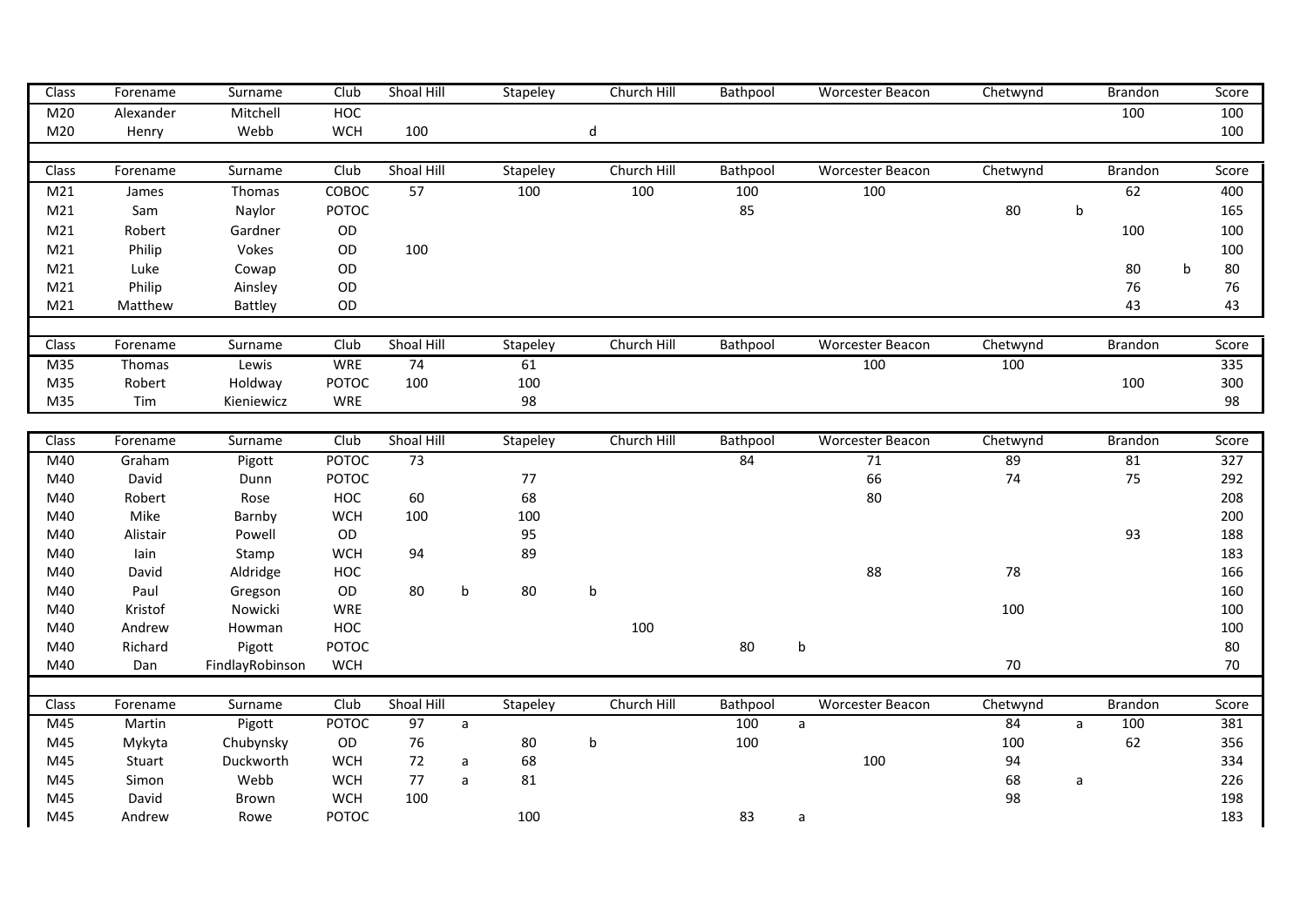| M45   | Robert   | Lofthouse      | POTOC      |                 |              | 61       |             |             | 76       |              |                         |   |          |              |                |   | 137   |
|-------|----------|----------------|------------|-----------------|--------------|----------|-------------|-------------|----------|--------------|-------------------------|---|----------|--------------|----------------|---|-------|
| M45   | Mike     | Carmont        | WRE        |                 |              |          |             |             |          |              |                         |   | 89       |              |                |   | 89    |
| M45   | Peter    | Rose           | <b>HOC</b> | 80              | b            |          |             |             |          |              |                         |   |          |              |                |   | 80    |
|       |          |                |            |                 |              |          |             |             |          |              |                         |   |          |              |                |   |       |
| Class | Forename | Surname        | Club       | Shoal Hill      |              | Stapeley |             | Church Hill | Bathpool |              | <b>Worcester Beacon</b> |   | Chetwynd |              | Brandon        |   | Score |
| M50   | Chris    | McCartney      | OD         | $\overline{88}$ | $\mathsf{a}$ | 83       |             | 100         | 79       | $\mathsf{a}$ | 100                     |   | 71       | $\mathsf{a}$ | 100            |   | 388   |
| M50   | Jeb      | Lewis          | <b>WRE</b> |                 |              | 62       |             |             | 100      |              | 82                      |   | 76       |              | 78             |   | 336   |
| M50   | Alistair | Landels        | OD         |                 |              | 100      |             |             |          |              | 100                     | a |          |              | 100            | a | 300   |
| M50   | Tom      | Jeffries       | OD         |                 |              | 69       |             |             |          |              | 92                      |   |          |              | 92             |   | 253   |
| M50   | Duncan   | <b>Bayliss</b> | WRE        |                 |              | 60       |             |             |          |              |                         |   | 80       | b            | 83             |   | 223   |
| M50   | Andy     | Hind           | <b>WCH</b> | 90              |              |          |             |             |          |              |                         |   | 100      |              |                |   | 190   |
| M50   | Matthew  | Mardling       | <b>WCH</b> |                 |              |          |             |             |          |              | $72\,$                  |   | 95       |              |                |   | 167   |
| M50   | Peter    | Langmaid       | HOC        | 100             |              |          |             |             |          |              | 62                      |   |          |              |                |   | 162   |
| M50   | Steve    | Parker         | WRE        |                 |              |          |             |             |          |              |                         |   | 82       |              | 68             |   | 150   |
| M50   | Neil     | Hancox         | WRE        |                 |              | 80       | b           |             |          |              |                         |   |          |              |                |   | 80    |
| M50   | Andy     | Cherry         | OD         |                 |              |          |             |             |          |              |                         |   |          |              | 61             |   | 61    |
| M50   | Simon    | Brickwood      | HOC        |                 |              |          |             |             |          |              |                         |   |          |              | 55             |   | 55    |
|       |          |                |            |                 |              |          |             |             |          |              |                         |   |          |              |                |   |       |
| Class | Forename | Surname        | Club       | Shoal Hill      |              | Stapeley |             | Church Hill | Bathpool |              | <b>Worcester Beacon</b> |   | Chetwynd |              | <b>Brandon</b> |   | Score |
| M55   | Alex     | Morgan         | <b>HOC</b> |                 |              | 97       |             | 100         |          |              | 99                      |   | 81       |              | 96             |   | 392   |
| M55   | David    | Leadley        | OD         | 81              | $\mathsf{a}$ |          | d           |             | 84       | a            | 100                     |   | 73       | a            | 97             |   | 362   |
| M55   | lan      | Gamlen         | COBOC      | 90              |              | 80       | $\mathsf b$ | 86          | 94       |              | 76                      |   |          |              | 83             |   | 353   |
| M55   | David    | Smith          | <b>HOC</b> | 97              |              | 76       |             |             |          |              | 70                      |   |          |              | 60             |   | 303   |
| M55   | Tony     | Callow         | WRE        | 98              |              | 79       |             |             |          |              |                         |   | 80       |              |                |   | 257   |
| M55   | Jim      | Cooke          | POTOC      | 86              |              | 69       |             |             |          |              |                         |   | 80       | b            |                |   | 235   |
| M55   | lan      | Hopkins        | WRE        | 65              | a            | 90       |             |             |          |              |                         |   | 67       |              |                |   | 222   |
| M55   | Lap On   | Leung          | COBOC      |                 |              | 40       |             |             | 64       |              | 57                      |   | 56       |              | 44             |   | 221   |
| M55   | Karl     | Kingsman       | HOC        | 85              |              | 67       |             |             |          |              | 66                      |   |          |              |                |   | 218   |
| M55   | Adrian   | Bailey         | HOC        |                 |              |          |             | 60          | $80\,$   | b            | 73                      | b |          |              |                |   | 213   |
| M55   | lan      | Chafer         | HOC        |                 |              |          |             |             | 71       |              |                         | d | 78       |              | 64             |   | 213   |
| M55   | Andy     | Johnson        | HOC        |                 |              | 58       |             | 67          |          |              |                         |   |          |              | 77             |   | 202   |
| M55   | David    | Williams       | HOC        | 99              |              | 90       |             |             |          |              |                         |   |          |              |                |   | 189   |
| M55   | Clive    | Richardson     | WRE        |                 |              | 100      |             |             |          |              |                         |   | 83       |              |                |   | 183   |
| M55   | David    | Lawson         | OD         |                 |              |          |             |             |          |              | 79                      |   |          |              | 100            |   | 179   |
| M55   | Gearoid  | OhEidhin       | <b>WCH</b> |                 |              |          |             |             |          |              | 80                      | b | 74       | b            |                |   | 154   |
| M55   | Andrew   | Lewis          | <b>WCH</b> |                 |              | 85       |             |             | 65       | a            |                         |   |          |              |                |   | 150   |
| M55   | Mark     | Rookledge      | OD         | 71              | a            |          |             |             |          |              |                         |   |          |              | 68             | a | 139   |
| M55   | Richard  | Rogers         | WRE        | 77              | $\sf b$      | 56       | b           |             |          |              |                         |   |          |              |                |   | 133   |
| M55   | Jonathan | Whilock        | POTOC      |                 |              |          |             |             | 57       | a            |                         |   | 54       | a            |                |   | 111   |
| M55   | Paul     | Hammond        | HOC        |                 |              | 46       | b           | 63          |          |              |                         |   |          | db           |                |   | 109   |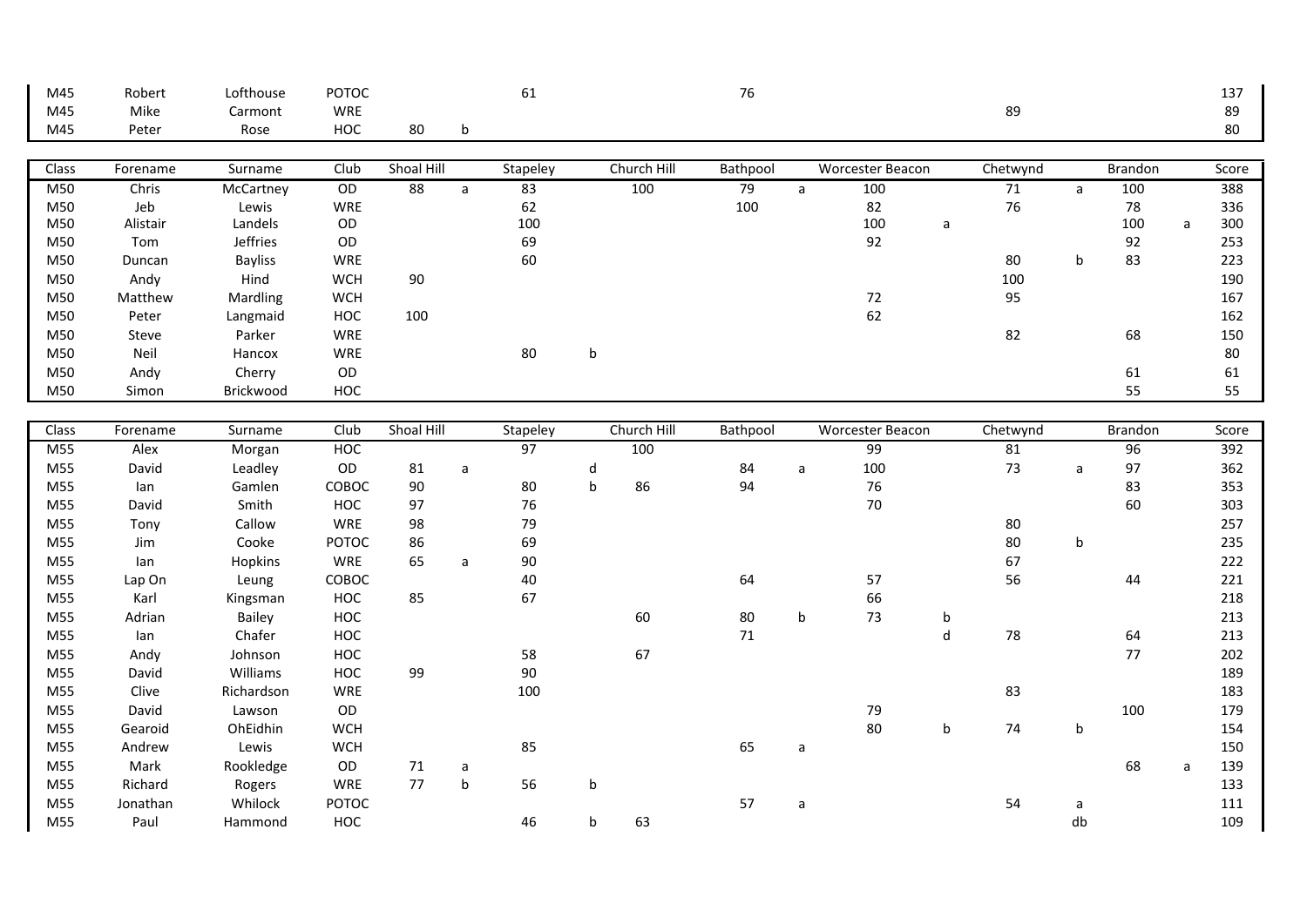| M55 | <b>Steve</b> | Schofield | <b>NOC</b> |    | 91 |    | ۵1<br>╯∸ |
|-----|--------------|-----------|------------|----|----|----|----------|
| M55 | Marcus       | Tett      | WRE        |    | 83 |    | 83       |
| M55 | David        | Pal       | WRE        | 80 |    |    | 80       |
| M55 | Simon        | Thompson  | HOC        |    | 78 |    | 78       |
| M55 | Russell      | Finch     | OD         |    |    | 66 | 66       |
| M55 | Kevin        | Ross      | OD         |    |    | 61 | 61       |
| M55 | Mark         | Tipuric   | WRE        |    | 46 |    | 46       |

| Class | Forename     | Surname          | Club         | Shoal Hill |   | Stapeley |             | Church Hill | Bathpool |   | <b>Worcester Beacon</b> |   | Chetwynd |         | Brandon        |   | Score |
|-------|--------------|------------------|--------------|------------|---|----------|-------------|-------------|----------|---|-------------------------|---|----------|---------|----------------|---|-------|
| M60   | Adrian       | Pickles          | <b>WRE</b>   |            |   |          | da          |             | 100      |   | 100                     |   | 100      |         | 100            |   | 400   |
| M60   | Andrew       | Yeates           | <b>WCH</b>   |            |   | 87       |             | 100         |          |   |                         |   | 85       |         |                |   | 272   |
| M60   | Richard      | Davies           | HOC          | 100        | a | 78       |             | 72          |          |   |                         |   |          |         |                |   | 250   |
| M60   | Neil         | Adams            | <b>WCH</b>   |            | d | 80       | b           |             |          |   | 57                      |   | 66       |         |                |   | 203   |
| M60   | <b>Bruce</b> | Bryant           | OD           | 100        |   |          |             |             |          |   |                         |   | 100      | a       |                |   | 200   |
| M60   | Mark         | Garside          | <b>WCH</b>   |            |   | 74       |             |             |          |   |                         |   | 65       |         |                |   | 139   |
| M60   | Gerard       | Riley            | <b>POTOC</b> |            |   |          |             |             | 64       |   |                         |   | 66       |         |                |   | 130   |
| M60   | lan          | Pickering        | HOC          |            |   | 60       |             |             |          |   | 61                      |   |          |         |                |   | 121   |
| M60   | Eric         | Heritage         | WRE          |            |   | 65       |             |             |          |   |                         |   | 53       | a       |                |   | 118   |
| M60   | Mark         | Pearson          | <b>WRE</b>   |            |   | 100      |             |             |          |   |                         |   |          |         |                |   | 100   |
| M60   | John         | Leeson           | HOC          |            |   |          |             |             |          |   | 81                      | a |          |         |                |   | 81    |
| M60   | Andrew       | Clough           | <b>WRE</b>   |            |   | 79       |             |             |          |   |                         |   |          |         |                |   | 79    |
| M60   | Paul         | Wolstenholme     | HOC          |            |   |          |             |             |          |   | 62                      |   |          |         |                |   | 62    |
| M60   | Mike         | Wilkinson        | HOC          |            |   |          |             |             |          |   | 59                      |   |          |         |                |   | 59    |
| M60   | lan          | Moore            | HOC          |            | d |          |             |             | 51       |   |                         | d |          |         |                | d | 51    |
|       |              |                  |              |            |   |          |             |             |          |   |                         |   |          |         |                |   |       |
|       |              |                  |              |            |   |          |             |             |          |   |                         |   |          |         |                |   |       |
| Class | Forename     | Surname          | Club         | Shoal Hill |   | Stapeley |             | Church Hill | Bathpool |   | <b>Worcester Beacon</b> |   | Chetwynd |         | <b>Brandon</b> |   | Score |
| M65   | Ray          | Collins          | <b>WCH</b>   | 100        |   | 86       |             |             |          |   | 84                      |   | 100      |         |                |   | 370   |
| M65   | John         | <b>Broadhead</b> | <b>WRE</b>   | 82         | a | 81       |             |             | 100      |   |                         |   | 77       |         |                |   | 340   |
| M65   | Stan         | Alexander        | OD           | 84         | a | 82       |             |             |          |   | 79                      |   |          |         | 95             |   | 340   |
| M65   | Middler      | John             | OD           |            |   |          |             | 100         | 80       | b |                         |   | 80       | b       | 79             | b | 339   |
| M65   | Rod          | Postlethwaite    | <b>WRE</b>   |            |   | 63       |             |             | 97       |   |                         |   | 72       |         | 76             | a | 308   |
| M65   | Phil         | Bibby            | <b>WRE</b>   |            |   | 72       |             |             |          |   | 82                      |   | 57       |         | 74             |   | 285   |
| M65   | Barry        | Elkington        | OD           | 74         | a | 100      |             |             |          |   | 100                     |   |          |         |                |   | 274   |
| M65   | Paul         | Basher           | HOC          | 93         | a | 81       |             |             | 95       | a |                         |   |          |         |                |   | 269   |
| M65   | Lawrence     | Jones            | <b>WRE</b>   |            |   | 83       |             |             | 97       |   | 79                      |   |          | d       |                |   | 259   |
| M65   | Philip       | Kirk             | OD           | 57         |   | 80       | $\mathbf b$ |             |          |   | 54                      |   |          |         | 61             |   | 252   |
| M65   | Jonathan     | Howell           | <b>WCH</b>   | 73         |   | 77       |             |             |          |   | 87                      |   |          |         |                |   | 237   |
| M65   | Andrew       | White            | HOC          |            |   |          |             |             |          | d | 83                      |   | 55       |         | 66             |   | 204   |
| M65   | Tony         | Feltbower        | OD           |            |   | 82       |             |             |          |   | 80                      |   | 81       | a<br>db |                |   | 163   |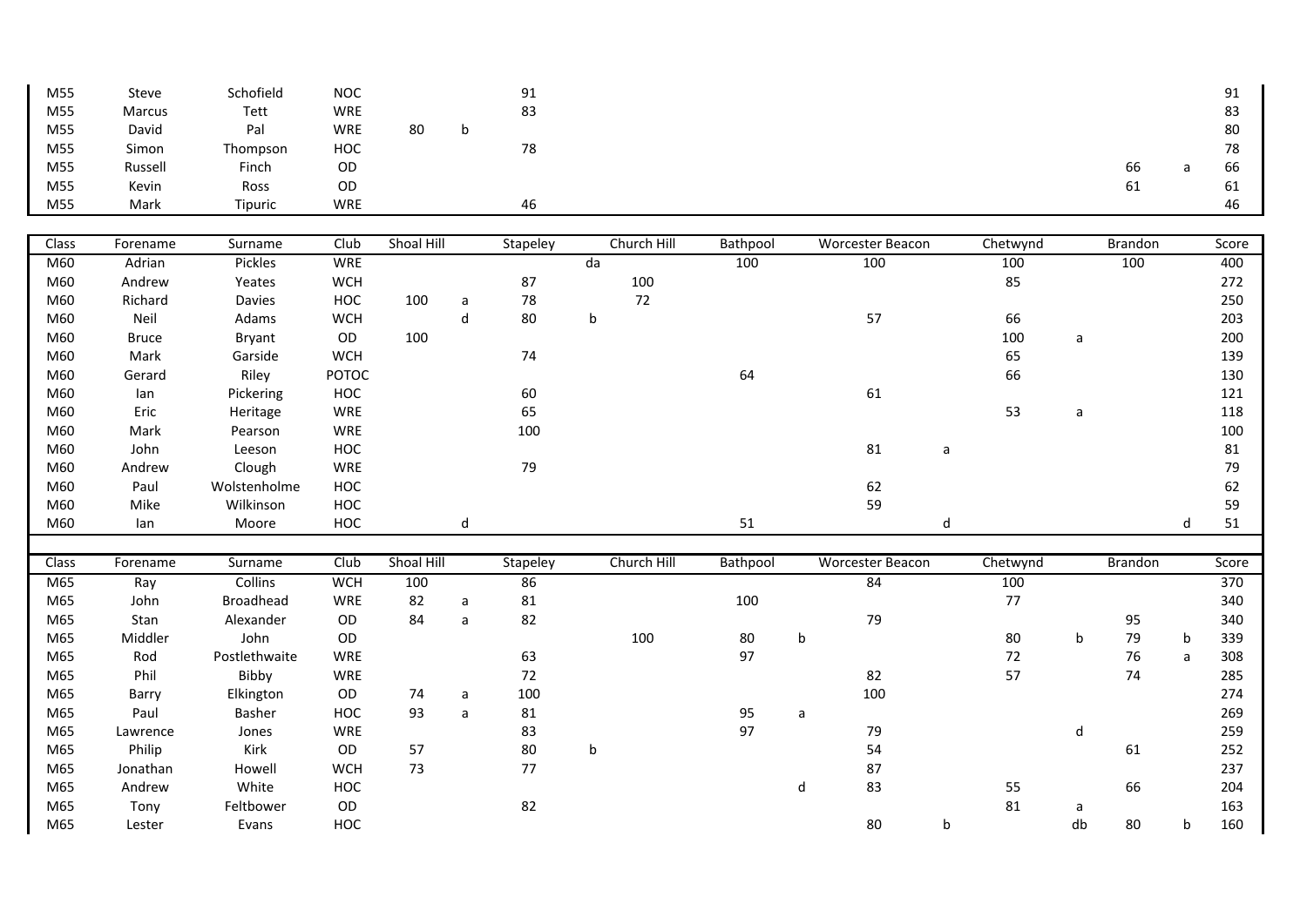| M65          | Mike         | Derbyshire  | POTOC         |            | da           |          |             | 100      | a  |                  |             | 60       | a            |         |              | 160   |
|--------------|--------------|-------------|---------------|------------|--------------|----------|-------------|----------|----|------------------|-------------|----------|--------------|---------|--------------|-------|
| M65          | Geoffrey     | Hollins     | POTOC         |            |              | 57       |             |          | da |                  |             | 53       |              |         |              | 110   |
| M65          | Andrew       | Catmur      | HOC           |            |              | 79       | b           |          |    |                  |             |          |              |         |              | 79    |
| M65          | Andy         | Emmerson    | OD            |            |              | 76       |             |          |    |                  |             |          |              |         |              | 76    |
| M65          | Mike         | Farrington  | HOC           |            |              |          |             |          |    | $73\,$           |             |          |              |         |              | 73    |
| M65          | Geoff        | Woolfenden  | <b>DEE</b>    |            |              |          |             | 69       |    |                  |             |          |              |         |              | 69    |
| M65          | John         | Robertson   | HOC           |            |              |          |             | 66       | b  |                  |             |          |              |         |              | 66    |
| M65          | Philip       | May         | $\mathsf{OD}$ |            |              |          |             |          |    |                  |             |          |              | 66      |              | 66    |
| M65          | Laurie       | Rose        | WRE           | 62         |              |          |             |          |    |                  |             |          |              |         |              | 62    |
| M65          | Nigel        | Cousins     | HOC           |            |              | 56       | b           |          |    |                  |             |          |              |         |              | 56    |
|              |              |             |               |            |              |          |             |          |    |                  |             |          |              |         |              |       |
| <b>Class</b> | Forename     | Surname     | Club          | Shoal Hill |              | Stapeley | Church Hill | Bathpool |    | Worcester Beacon |             | Chetwynd |              | Brandon |              | Score |
| M70          | Geoff        | Trewin      | HOC           | 75         | a            | 92       |             |          |    | 91               | a           | 81       | a            | 100     | a            | 364   |
| M70          | Barry        | Houghton    | HOC           | 79         | $\mathsf{a}$ | 85       |             | 91       | a  | 90               | a           | $71\,$   | $\mathsf{a}$ |         |              | 345   |
| M70          | Russ         | Fauset      | HOC           |            |              | 74       | 92          |          |    |                  |             | 77       |              | 100     |              | 343   |
| M70          | Barry        | McGowan     | HOC           | 52         | $\mathsf{a}$ | 51       | 78          | 100      |    | 61               |             | 68       |              | 90      |              | 336   |
| M70          | Richard      | Lewis       | <b>WRE</b>    |            |              | 56       |             | 93       |    | 68               |             | 63       |              | 98      |              | 322   |
| M70          | Stephen      | Nightingale | HOC           | 99         |              | 49       | 79          |          |    |                  |             | 64       |              |         |              | 291   |
| M70          | Ashley       | Ford        | HOC           |            |              | 51       | 88          |          |    | 67               |             |          |              | 78      |              | 284   |
| M70          | Charles      | Nelson      | HOC           |            |              |          | 97          |          |    | 100              |             |          |              | 67      | $\mathsf{a}$ | 264   |
| M70          | Mick         | Sadler      | COBOC         | 45         | a            |          |             | 77       | a  | 55               | a           | 48       | a            |         |              | 225   |
| M70          | John         | Robinson    | <b>WCH</b>    |            |              | 83       |             |          |    | 77               | a           | 61       | $\mathsf{a}$ |         |              | 221   |
| M70          | Peter        | Howsam      | <b>WRE</b>    |            |              |          |             | 86       |    | 64               |             | 67       |              |         |              | 217   |
| M70          | Paul         | Watterson   | HOC           | 51         | $\mathsf{a}$ | 50       |             | 60       | a  | 49               | a           |          |              |         | da           | 210   |
| M70          | John         | Pearson     | HOC           |            |              |          |             |          |    | 98               |             | 100      |              |         |              | 198   |
| M70          | Robert       | Brandon     | OD            |            |              | 66       |             | 75       | a  | 56               | a           |          |              |         |              | 197   |
| M70          | Martin       | Gibbons     | <b>WRE</b>    | 51         |              |          |             |          | d  |                  |             | 63       |              | 73      |              | 187   |
| M70          | Chris        | Dwyer       | OD            | 91         |              |          |             |          |    |                  |             |          |              | 89      |              | 180   |
| M70          | Keith        | Willdig     | OD            |            |              | 99       |             |          |    |                  |             |          | da           | 78      | a            | 177   |
| M70          | Mike         | Baggott     | OD            |            |              |          | 100         |          |    |                  |             |          |              | 75      | a            | 175   |
| M70          | lan          | Jones       | <b>WCH</b>    | 100        |              | 67       |             |          |    |                  |             |          |              |         |              | 167   |
| M70          | Andy         | Hemsted     | HOC           |            |              | 100      |             |          |    | 65               | $\mathsf a$ |          |              |         |              | 165   |
| M70          | Nick         | Taylor      | HOC           | 35         | a            | 42       |             | 40       | a  | 38               | a           | 37       | a            |         |              | 157   |
| M70          | Eric         | Brown       | HOC           |            |              | 74       |             |          |    |                  |             | $72\,$   |              |         |              | 146   |
| M70          | <b>Brian</b> | Hughes      | HOC           |            |              |          |             |          |    | 68               | a           | 77       | a            |         |              | 145   |
| M70          | Paul         | Graetz      | POTOC         |            |              |          |             |          |    |                  |             | 59       | $\mathsf a$  | 82      | $\mathsf{a}$ | 141   |
| M70          |              |             |               |            |              |          |             |          |    |                  |             |          |              |         |              |       |
|              | Dave         | Marr        | OD            | 77         | $\mathsf{a}$ |          |             |          |    | 58               | a           |          |              |         |              | 135   |
| M70          | Rick         | Roberts     | HOC           |            |              |          |             | 70       | a  | 55               |             |          |              |         |              | 125   |
| M70          | David        | Arnot       | COBOC         | 59         | a            |          |             |          |    |                  |             |          | d            | 61      | a            | 120   |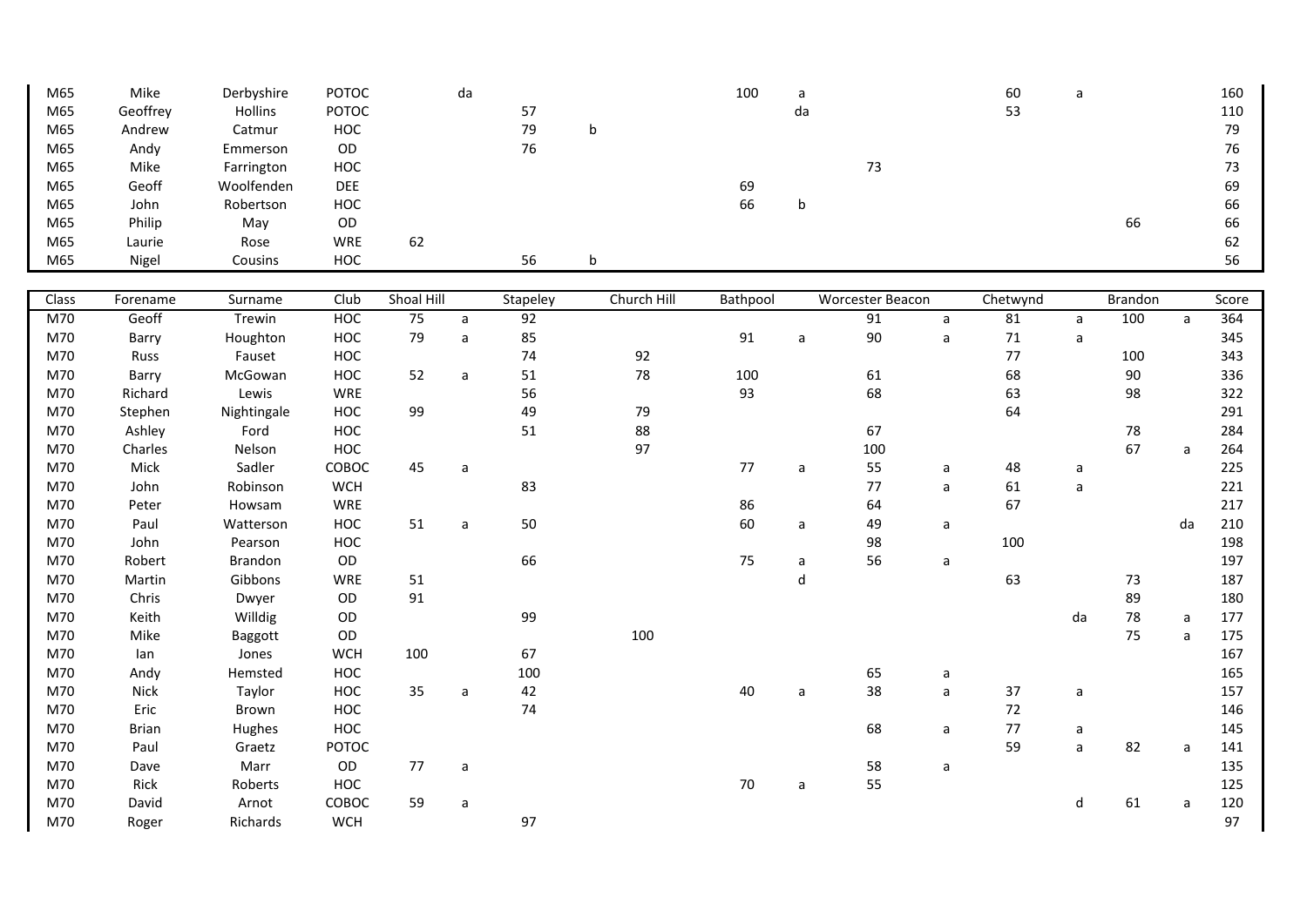| M70   | Steve    | Chiverton | HOC             |            |              | 80       |             |          |    |                         |   |          |             |                 |   | 80    |
|-------|----------|-----------|-----------------|------------|--------------|----------|-------------|----------|----|-------------------------|---|----------|-------------|-----------------|---|-------|
| M70   | Peter    | Griffin   | <b>WCH</b>      | 59         |              |          |             |          |    |                         |   |          | d           |                 |   | 59    |
| M70   | Richard  | Harrison  | <b>WRE</b>      |            |              |          |             |          |    | 57                      | a |          |             |                 |   | 57    |
|       |          |           |                 |            |              |          |             |          |    |                         |   |          |             |                 |   |       |
| Class | Forename | Surname   | Club            | Shoal Hill |              | Stapeley | Church Hill | Bathpool |    | <b>Worcester Beacon</b> |   | Chetwynd |             | <b>Brandon</b>  |   | Score |
| M75   | Peter    | Carey     | $\overline{OD}$ | 100        |              | 100      |             | 100      |    | 100                     |   | 100      |             | 100             |   | 400   |
| M75   | Robert   | Vickers   | HOC             | 84         |              | 73       | 100         |          |    | 67                      |   | 62       |             | 69              |   | 326   |
| M75   | Jeff     | Haycock   | WRE             | 58         |              | 80       | b           |          |    |                         |   | 58       |             |                 |   | 196   |
| M75   | Gerry    | Spalton   | OD              | 61         | $\mathsf{a}$ |          |             |          | da |                         |   | 62       | a           | 61              | a | 184   |
| M75   | Austin   | Farr      | <b>POTOC</b>    |            |              |          |             | 75       |    |                         |   | 60       |             |                 |   | 135   |
| M75   | Mike     | Hampton   | OD              |            |              |          |             |          |    |                         |   |          |             | 98              |   | 98    |
| M75   | Chris    | Boycott   | <b>WCH</b>      |            |              | 77       |             |          |    |                         |   |          | ${\sf d}$   |                 |   | 77    |
| M75   | Peter    | Yoxall    | POTOC           | 71         |              |          |             |          |    |                         |   |          |             |                 |   | 71    |
| M75   | John     | Bowman    | OD              |            |              |          |             |          |    |                         |   |          |             | 59              |   | 59    |
| M75   | John     | Pigott    | <b>POTOC</b>    |            |              |          |             |          |    |                         |   |          |             | 55              |   | 55    |
|       |          |           |                 |            |              |          |             |          |    |                         |   |          |             |                 |   |       |
| Class | Forename | Surname   | Club            | Shoal Hill |              | Stapeley | Church Hill | Bathpool |    | <b>Worcester Beacon</b> |   | Chetwynd |             | <b>Brandon</b>  |   | Score |
| M80   | Trevor   | Simpson   | OD              | 100        |              | 85       |             | 100      |    | 75                      |   | 100      |             | 100             |   | 400   |
| M80   | Garry    | Langston  | <b>WCH</b>      | 91         |              | 69       |             |          |    | 100                     |   | 92       |             |                 |   | 352   |
| M80   | Geoff    | Sara      | HOC             |            |              | 46       |             | 71       |    | 98                      |   | 74       |             | 80              |   | 323   |
| M80   | Derek    | Turner    | <b>WRE</b>      |            |              | 62       |             | 84       |    |                         |   | 89       |             |                 |   | 235   |
| M80   | Patrick  | Pay       | WRE             |            |              | 80       | b           | 56       |    |                         |   | 80       | b           |                 |   | 216   |
| M80   | Mike     | Callow    | WRE             |            |              | 100      |             |          |    |                         |   |          |             |                 |   | 100   |
|       |          |           |                 |            |              |          |             |          |    |                         |   |          |             |                 |   |       |
| Class | Forename | Surname   | Club            | Shoal Hill |              | Stapeley | Church Hill | Bathpool |    | <b>Worcester Beacon</b> |   | Chetwynd |             | <b>Brandon</b>  |   | Score |
| M85   | Colin    | Roscoe    | <b>WRE</b>      |            |              | 80       | b           |          |    |                         |   |          |             |                 |   | 80    |
|       |          |           |                 |            |              |          |             |          |    |                         |   |          |             |                 |   |       |
| Class | Forename | Surname   | Club            | Shoal Hill |              | Stapeley | Church Hill | Bathpool |    | <b>Worcester Beacon</b> |   | Chetwynd |             |                 |   | Score |
| W10   | Annie    | Lewis     | <b>WRE</b>      | 80         | $\mathsf{b}$ |          |             |          |    | 80                      | b | 80       | $\mathbf b$ |                 |   | 240   |
| W10   | Edith    | Pigott    | POTOC           |            |              |          |             | 100      |    |                         |   |          |             |                 |   | 100   |
| W10   | Willow   | Naylor    | <b>POTOC</b>    |            |              |          |             | 80       | b  |                         |   |          |             |                 |   | 80    |
| W10   | Jessica  | Gilder    | $\mathsf{OD}$   |            |              |          |             |          |    |                         |   |          |             | 80              | b | 80    |
| W10   | Ada      | Atkins    | HOC             |            |              |          |             |          |    | 59                      | b |          |             |                 |   | 59    |
|       |          |           |                 |            |              |          |             |          |    |                         |   |          |             |                 |   |       |
| Class | Forename | Surname   | Club            | Shoal Hill |              | Stapeley | Church Hill | Bathpool |    | <b>Worcester Beacon</b> |   | Chetwynd |             | <b>Brandon</b>  |   | Score |
| W12   | Grace    | Allinson  | <b>WRE</b>      | 99         |              | 98       |             | 73       |    | 100                     |   |          |             | $\overline{98}$ |   | 395   |
| W12   | Eden     | Pigott    | <b>POTOC</b>    | 80         | $\mathsf b$  |          |             | 100      |    |                         |   | 100      |             | 100             |   | 380   |
| W12   | Harriet  | Allinson  | WRE             | 100        |              | 100      |             | 86       |    |                         |   |          |             | 82              |   | 368   |
| W12   | Jessica  | Weaver    | <b>WRE</b>      |            |              | 75       |             |          |    |                         |   |          |             |                 |   | 75    |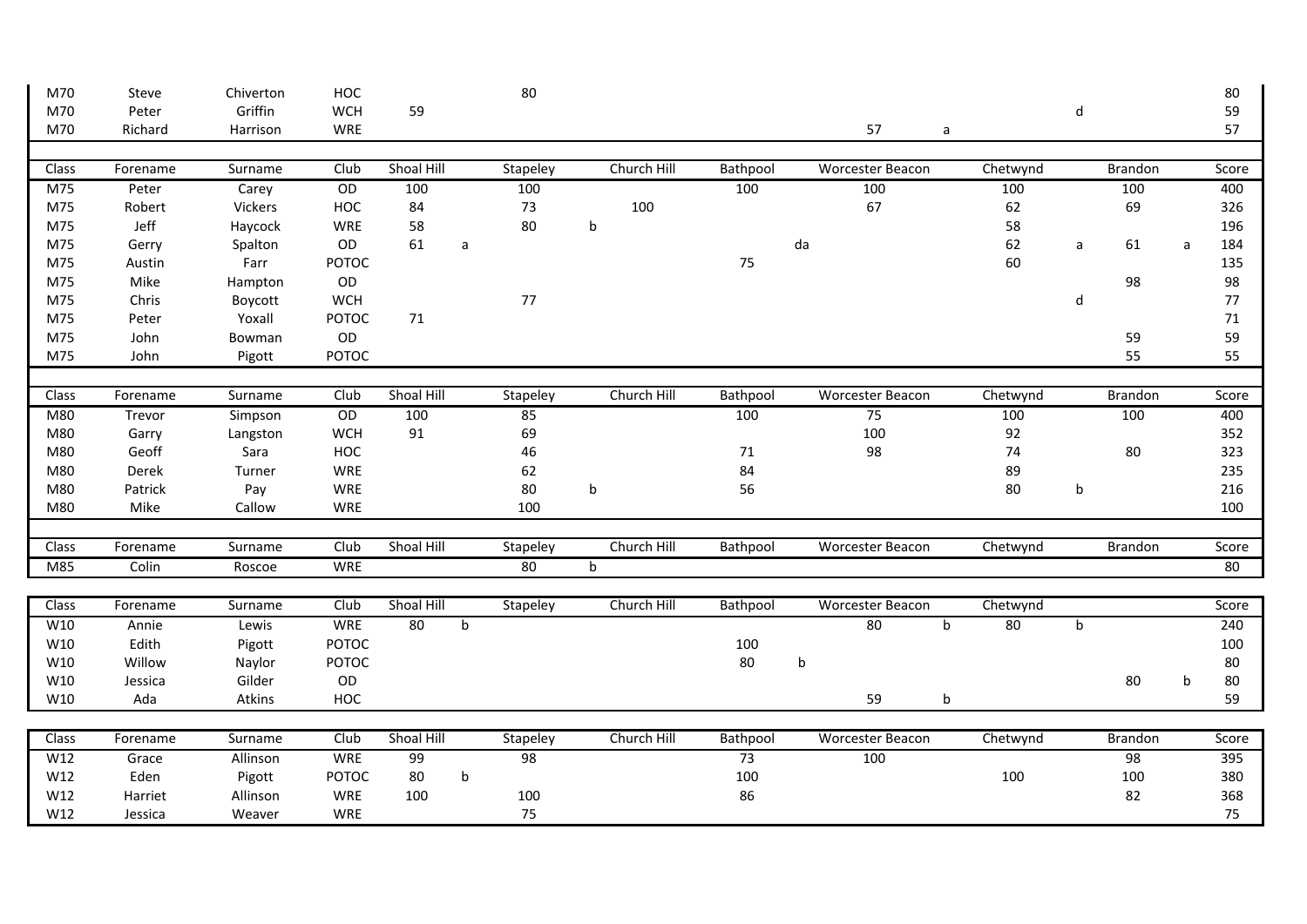| Class               | Forename         | Surname             | Club                  | Shoal Hill |              | Stapeley | Church Hill  | Bathpool |              | <b>Worcester Beacon</b> |              | Chetwynd       |              | <b>Brandon</b> |              | Score            |
|---------------------|------------------|---------------------|-----------------------|------------|--------------|----------|--------------|----------|--------------|-------------------------|--------------|----------------|--------------|----------------|--------------|------------------|
| W14                 | Olivia           | Stamp               | <b>WCH</b>            |            |              | 80       | $\mathsf{b}$ |          |              |                         |              |                |              |                |              | 80               |
|                     |                  |                     |                       |            |              |          |              |          |              |                         |              |                |              |                |              |                  |
| Class               | Forename         | Surname             | Club                  | Shoal Hill |              | Stapeley | Church Hill  | Bathpool |              | <b>Worcester Beacon</b> |              | Chetwynd       |              | Brandon        |              | Score            |
| W <sub>21</sub>     | Eloise           | Lee                 | <b>HOC</b>            | 100        |              | 66       |              |          |              | 100                     |              |                | $\mathsf{d}$ |                |              | 266              |
| W21                 | Nadine           | Wright              | OD                    |            |              | 100      |              |          |              | 96                      |              |                |              |                |              | 196              |
| W21                 | Tamla            | Short               | <b>WCH</b>            |            |              | 72       |              | 100      |              |                         |              |                |              |                |              | 172              |
| W21                 | Harriet          | Lawson              | OD                    |            |              |          |              |          |              |                         |              |                |              | 100            |              | 100              |
| W21                 | Samantha         | Pritchard           | HOC                   |            |              |          |              |          |              | 80                      | b            |                |              |                |              | 80               |
|                     |                  |                     |                       |            |              |          |              |          |              |                         |              |                |              |                |              |                  |
| $\overline{Class}$  | Forename         | Surname             | Club                  | Shoal Hill |              | Stapeley | Church Hill  | Bathpool |              | <b>Worcester Beacon</b> |              | Chetwynd       |              | <b>Brandon</b> |              | Score            |
| W35                 | Katie            | Lewis               | WRE                   | 67         |              | 80       | $\mathsf b$  |          |              | 60                      |              | 93             |              |                |              | 300              |
| W35                 | Kirsten          | Strain              | $\mathsf{OD}$         | 100        |              | 100      |              |          |              |                         |              |                |              |                |              | 200              |
| W35                 | Jennifer         | Nowicki             | WRE                   |            |              |          |              | 69       |              |                         |              | 91             |              |                |              | 160              |
| W35                 | Heather          | Kieniewicz          | <b>WRE</b>            |            |              | 73       | a            |          |              |                         |              |                |              |                |              | 73               |
| Class               | Forename         | Surname             | Club                  | Shoal Hill |              | Stapeley | Church Hill  | Bathpool |              | <b>Worcester Beacon</b> |              | Chetwynd       |              | <b>Brandon</b> |              | Score            |
| W40                 | Claire           | Stamp               | <b>WCH</b>            | 100        |              | 80       | $\mathsf b$  |          |              |                         |              |                |              |                |              | 180              |
| W40                 | Kathryn          | Weaver              | <b>WRE</b>            |            |              | 100      |              |          |              |                         |              |                |              |                |              | 100              |
|                     |                  |                     |                       |            |              |          |              |          |              |                         |              |                |              |                |              |                  |
| Class               | Forename         | Surname             | Club                  | Shoal Hill |              | Stapeley | Church Hill  | Bathpool |              | Worcester Beacon        |              | Chetwynd       |              | Brandon        |              | Score            |
| W45                 | Anne             | Straube             | $\overline{OD}$       | 66         | $\mathsf{a}$ | 100      |              |          |              | 100                     | $\mathsf{a}$ |                |              | 100            | $\mathsf{a}$ | 366              |
| W45                 | Julia            | Allinson            | WRE                   | 80         | b            | 54       |              | 80       | b            | 100                     |              | 80             | b            | 80             | $\sf b$      | 340              |
| W45                 | Phil             | Dolphin             | HOC                   |            |              | 50       | 100<br>a     | 61       | a            |                         | da           |                |              | 63             | $\mathsf{b}$ | 274              |
|                     |                  |                     |                       |            |              |          |              |          |              |                         |              |                |              |                |              |                  |
| Class<br><b>W50</b> | Forename         | Surname             | Club                  | Shoal Hill |              | Stapeley | Church Hill  | Bathpool |              | <b>Worcester Beacon</b> |              | Chetwynd<br>97 |              | <b>Brandon</b> |              | Score            |
|                     | Sarah<br>Karen   | <b>Bayliss</b>      | <b>WRE</b>            |            |              | 86       |              | 100      |              | 70                      |              |                |              |                |              | 353              |
|                     |                  | Thompson            | HOC                   | 86         |              | 77       | 100          |          |              | 80<br>100               |              |                |              |                |              | 343              |
| <b>W50</b>          |                  |                     |                       |            |              |          |              |          |              |                         |              |                |              | 86             | a            | 286<br>286       |
| <b>W50</b>          | Juliette         | Soulard             | OD                    |            |              | 100      |              |          |              |                         |              |                |              |                |              |                  |
| W50                 | lanka            | Evans               | POTOC                 | 95         | a            | 91       |              | 100      | $\mathsf{a}$ |                         |              |                |              |                |              |                  |
| <b>W50</b>          | Diane            | Jacks               | <b>WRE</b>            | 100        |              | 83       |              |          |              |                         |              | 100            |              |                |              |                  |
| <b>W50</b>          | Joanne           | Leigh               | OD                    | 80         | b            | 80       | $\sf b$      |          |              |                         |              |                |              | 98             |              | 283<br>258       |
| <b>W50</b>          | Sarah            | Hind                | <b>WCH</b>            | 84         |              |          |              |          |              |                         |              | 80             | b            |                |              |                  |
| <b>W50</b>          | Vivianne         | Lawson              | OD                    |            |              |          |              |          |              |                         |              |                |              | 100            |              |                  |
| <b>W50</b>          | Sally            | Hughes              | <b>WCH</b>            | 64         |              |          |              |          |              |                         |              |                | d            |                |              | 164<br>100<br>64 |
| W50<br>W50          | Morlich<br>Paula | Barnett<br>Furnival | <b>POTOC</b><br>POTOC |            |              |          |              | 55       |              |                         |              | 60             | b<br>d       |                |              | 60<br>55         |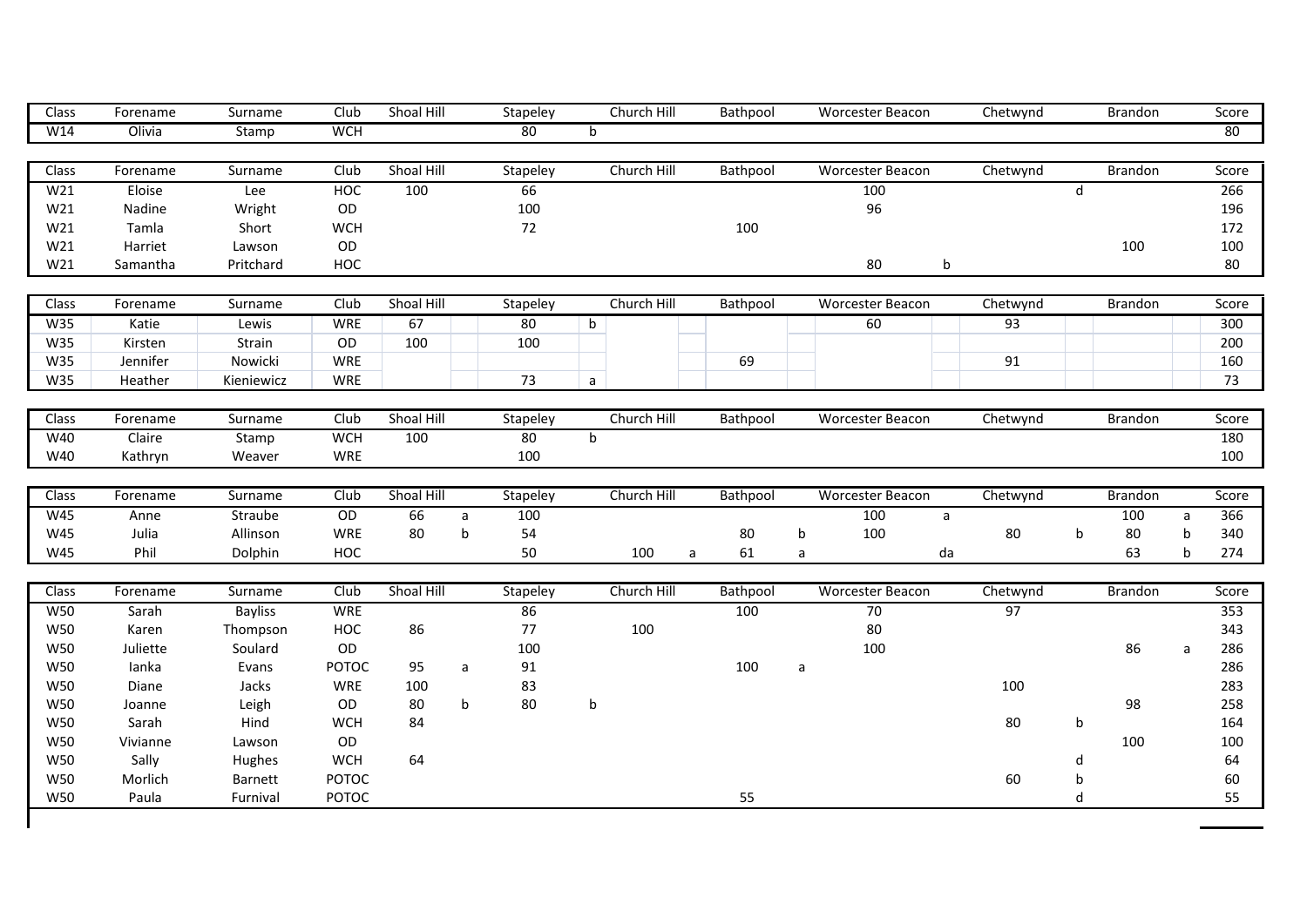| Class      | Forename       | Surname        | Club            | Shoal Hill |                             | Stapeley        | Church Hill         | Bathpool |              | Worcester Beacon |                             | Chetwynd |              | Brandon        |             | Score  |
|------------|----------------|----------------|-----------------|------------|-----------------------------|-----------------|---------------------|----------|--------------|------------------|-----------------------------|----------|--------------|----------------|-------------|--------|
| <b>W55</b> | Liz            | Phillips       | $\overline{OD}$ | 100        |                             |                 |                     | 100      |              |                  |                             | 100      |              | 100            |             | 400    |
| <b>W55</b> | Kerstin        | Mitchell       | HOC             | 80         | $\mathbf b$                 | 75              |                     |          |              |                  | $\operatorname{\mathsf{d}}$ |          |              | 80             | $\mathsf b$ | 235    |
| <b>W55</b> | Miranda        | Mackereth      | HOC             | 58         |                             | 75              |                     |          |              | 76               |                             |          |              |                |             | 209    |
| <b>W55</b> | Claire         | Bushnell       | <b>WCH</b>      | 81         | $\mathsf a$                 | 90              |                     |          |              |                  |                             |          | d            |                |             | 171    |
| <b>W55</b> | Jane           | Gill           | HOC             | 62         | $\sf b$                     |                 |                     |          |              |                  |                             |          |              | 41             | b           | 103    |
| <b>W55</b> | Jill           | Emmerson       | OD              |            |                             | 100             |                     |          |              |                  |                             |          |              |                |             | 100    |
| <b>W55</b> | Judith         | Hughes         | <b>WCH</b>      |            |                             |                 |                     |          |              |                  |                             | 100      | $\mathsf{a}$ |                |             | 100    |
| <b>W55</b> | Elizabeth      | <b>Bales</b>   | POTOC           | 78         |                             |                 |                     |          |              |                  |                             |          |              |                |             | 78     |
| <b>W55</b> | Alison         | Corbett        | POTOC           | 65         |                             |                 |                     |          |              |                  |                             |          |              |                |             | 65     |
|            |                |                |                 |            |                             |                 |                     |          |              |                  |                             |          |              |                |             |        |
| Class      | Forename       | Surname        | Club            | Shoal Hill |                             | <b>Brindley</b> | Church Hill         | Bathpool |              | Worcester Beacon |                             | Chetwynd |              | Brandon        |             | Score  |
| <b>W60</b> | Christine      | <b>Collins</b> | <b>WCH</b>      | 100        |                             |                 |                     |          |              | 66               | $\mathsf{a}$                | 100      |              |                |             | 266    |
| W60        | Mary           | Adams          | <b>WCH</b>      | 74         | $\mathsf a$                 | 100             |                     |          |              | 87               | $\mathsf{a}$                |          | da           |                |             | 261    |
| W60        | Rachel         | Alexander      | OD              |            | $\operatorname{\mathsf{d}}$ | 58              | $\mathsf b$         |          |              | 100              |                             |          |              | 100            |             | 258    |
| W60        | Jane           | Stew           | OD              |            |                             | 80              | $\sf b$             |          |              |                  |                             | 92       |              |                |             | 172    |
| W60        | Marian         | White          | HOC             | 46         | a                           |                 |                     |          | $\mathsf{a}$ | 57               | a                           |          |              | 44             | a           | 147    |
| W60        | Denise         | Broom          | POTOC           |            |                             |                 |                     | 100      |              |                  |                             |          |              |                |             | 100    |
| W60        | Julia          | Wilkinson      | HOC             |            |                             |                 |                     |          |              | 95               |                             |          |              |                |             | 95     |
| W60        | Sue            | Howarth        | HOC             |            |                             |                 |                     |          |              | 91               | a                           |          |              |                |             | 91     |
| W60        | Lesley         | Allen          | $\mathsf{OD}$   |            |                             |                 |                     |          |              |                  |                             |          |              | 80             | b           | $80\,$ |
| W60        | Beate          | Wagner         | HOC             | 69         |                             |                 |                     |          |              |                  |                             |          |              |                |             | 69     |
|            |                |                |                 |            |                             |                 |                     |          |              |                  |                             |          |              |                |             |        |
| Class      | Forename       | Surname        | Club            | Shoal Hill |                             | Stapeley        | Church Hill         | Bathpool |              | Worcester Beacon |                             | Chetwynd |              | <b>Brandon</b> |             | Score  |
| <b>W65</b> | Carol          | Dredge         | <b>WCH</b>      |            |                             | 100             | 100<br>$\mathsf{a}$ |          |              | 100              | $\mathsf{a}$                | 97       | $\mathsf{a}$ |                |             | 397    |
| W65        | Dora           | Deaville       | POTOC           | 100        |                             | 48              |                     | 100      |              |                  |                             | 57       |              |                |             | 305    |
| W65        | Judith         | Evans          | HOC             |            |                             |                 |                     |          |              | 100              |                             | 100      |              | 100            |             | 300    |
| W65        | Margaret       | Willdig        | OD              |            |                             | 63              |                     |          |              |                  |                             |          | d            | 86             |             | 149    |
| W65        | Anne           | Jones          | <b>WCH</b>      |            |                             |                 |                     |          |              |                  |                             | 80       | $\mathsf b$  |                |             | $80\,$ |
| W65        | Janet          | Hill           | WRE             |            |                             | 76              |                     |          |              |                  |                             |          |              |                |             | 76     |
| W65        | Chris          | Rose           | WRE             | 55         | a                           |                 |                     |          |              |                  |                             |          |              |                |             | 55     |
| W65        | Elizabeth      | Urquhart       | OD              |            |                             |                 |                     |          |              |                  |                             |          |              | 47             |             | 47     |
| W65        | Hilary         | May            | OD              |            |                             |                 |                     |          |              |                  |                             |          |              | 37             |             | 37     |
| W65        | <b>Barbara</b> | Ford           | HOC             |            |                             |                 | $\sf d$             |          |              |                  |                             |          |              | 36             |             | 36     |
|            |                |                |                 |            |                             |                 |                     |          |              |                  |                             |          |              |                |             |        |
| Class      | Forename       | Surname        | Club            | Shoal Hill |                             | Stapeley        | Church Hill         | Bathpool |              | Worcester Beacon |                             | Chetwynd |              | <b>Brandon</b> |             | Score  |
| W70        | Karin          | Kirk           | OD              | 89         |                             | 81              |                     |          |              | 100              |                             |          |              | 84             |             | 354    |
| W70        | Thelma         | Spalton        | OD              | 66         |                             | 76              |                     | 100      |              |                  |                             | 58       |              |                |             | 300    |
| W70        | Hazel          | Waters         | <b>WCH</b>      | 100        |                             |                 |                     |          |              |                  |                             | 100      |              |                |             | 200    |

W70 Jane Howsam WRE 93 97 d 190